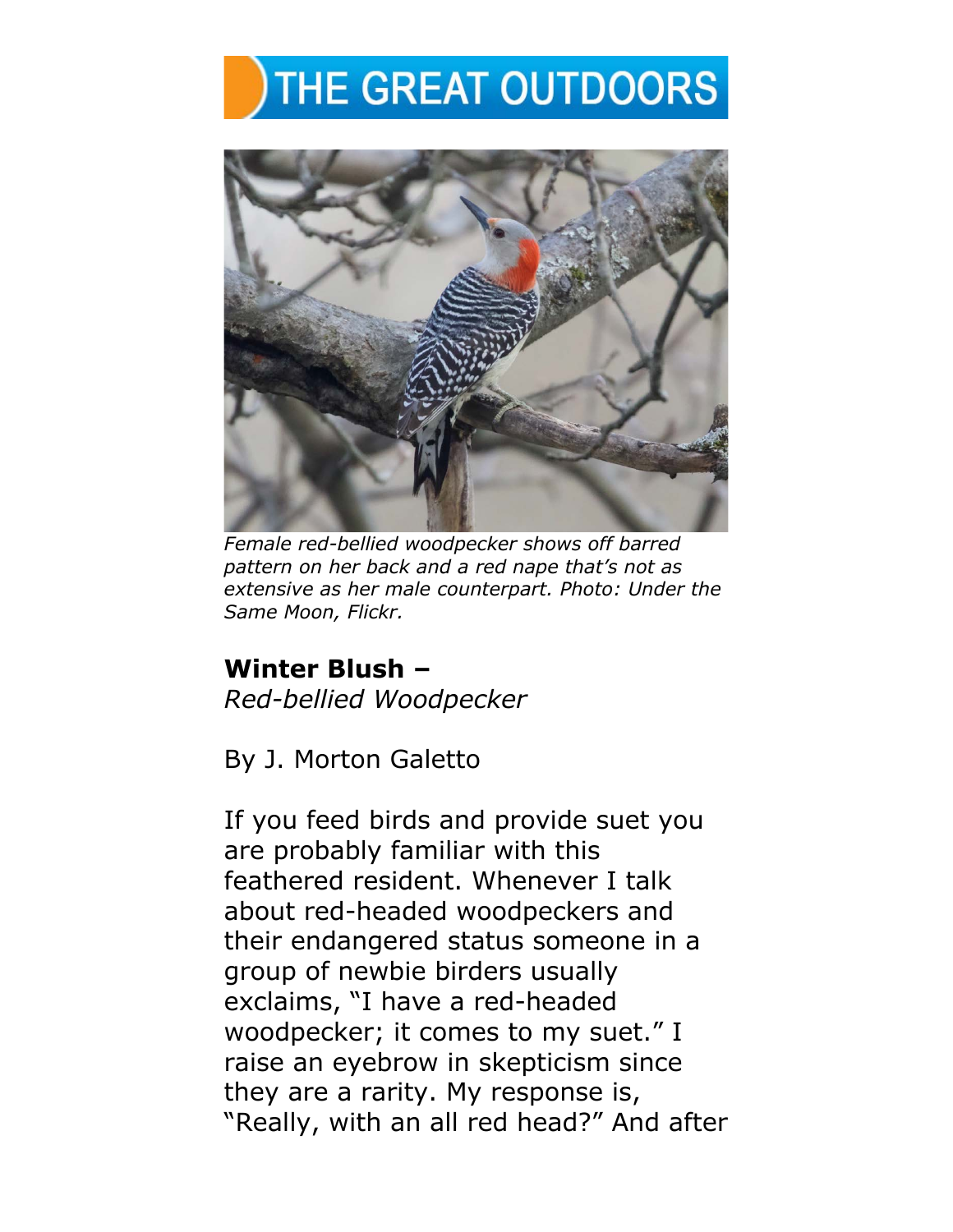a bit of photo ID sharing they admit, "Yes, that's what it is: a red-bellied woodpecker."



*Red-bellied woodpecker feeds on suet. Photo: Cam Miller, Flickr.*

One time the people were confident in their ID and when I inquired where they lived, they replied, "East Vineland, near Hance Bridge Rd. and Covered Bridge Rd."

"Why, yes! Indeed you do have a redheaded," I told them. In Southern NJ there are well-known enclaves for redheads and this is one.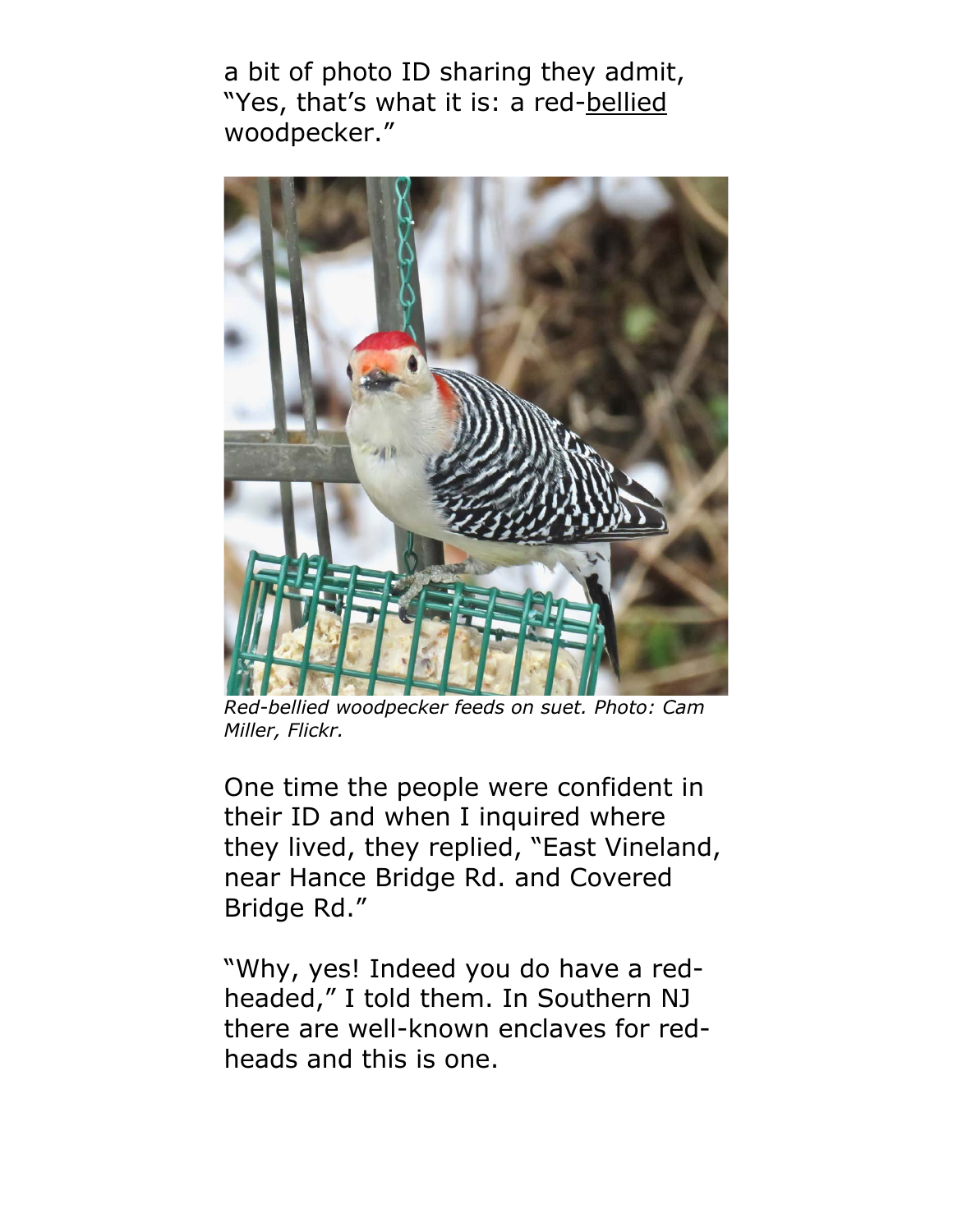So I thought it would be fun to talk about a bird that you likely see often if you feed birds in winter – the redbellied woodpecker - and to help you to make a good identification.

These birds are common in Southern New Jersey and have a distinctive purr call, described phonetically as a rolling "kwirr." They are commonly heard before seen, and like all birds more often heard than seen. For this reason birders are really into birds calls. There are numerous learning gimmicks to help us remember things and bird calls have many mnemonics phonetically presented to help us remember their calls. Some are easy and represent their name, like the chickadee's "chick' adee-dee-dee," or the eastern phoebe's, "fe'-be." Others are words like the yellow warbler's "sweet sweet sweet, I'm so sweet." And some are nonsense such as the magnolia warbler's, "weeta-weeta-weeto." In any event the call of the red-bellied woodpecker is common in our local forests.

Woodpeckers communicate in ways beyond their call and rely on percussion: they drum. Their skulls are specially designed to drum and drill. They drill to excavate cavities for nesting and to access insects. This often produces a drumming sound, but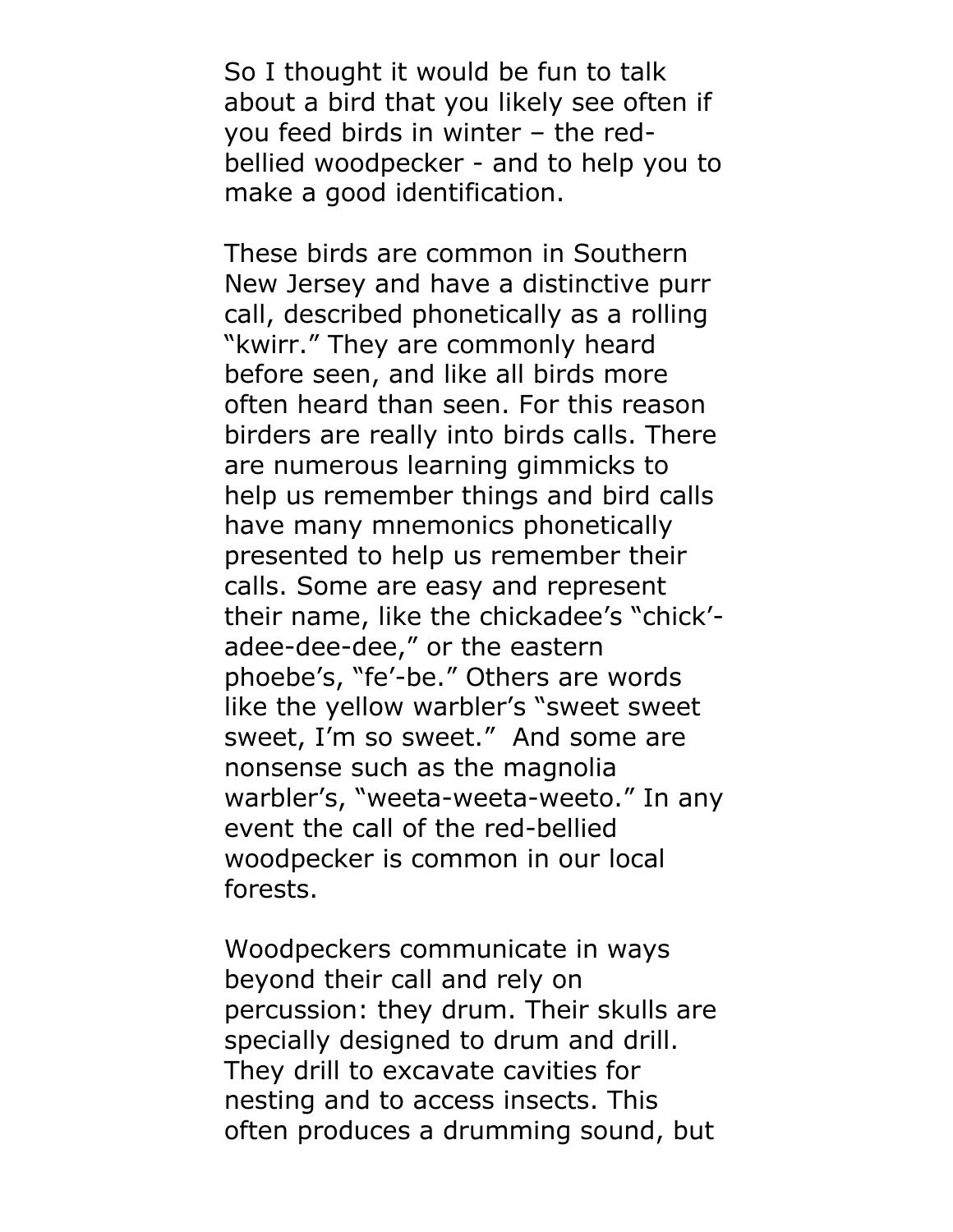they also drum to attract mates. People often call me because a woodpecker is drumming on their house siding and the racket can be annoying. The siding sometimes acts as a very large drumhead and if it is mating season (late May early April), this behavior might be hard to discourage. But it could actually be a signal to you that an exterminator is in order. It turned out after one such inquiry that the woodpecker was tipping off the homeowner that they had carpenter ants; thank you, noisy woodpecker!

How do they do all that drumming and not get a headache or worse? The base of the woodpecker's upper bill has a spongey bone that helps to buffer the skull. The lower mandible extends beyond the upper bill slightly, and since it strikes first it does not transmit the pounding to the skull. Additionally their brains are placed further forward in the skull cavity to distance the cranium from the vibrations caused by the impacts of drilling.

Many insects can be picked off on the surface of tree bark, but to access those that have bored deeper into the tree woodpeckers have special adaptations. First their beaks are long and slender. And they have a remarkable tongue connected to hyoid bones which wrap around the skull to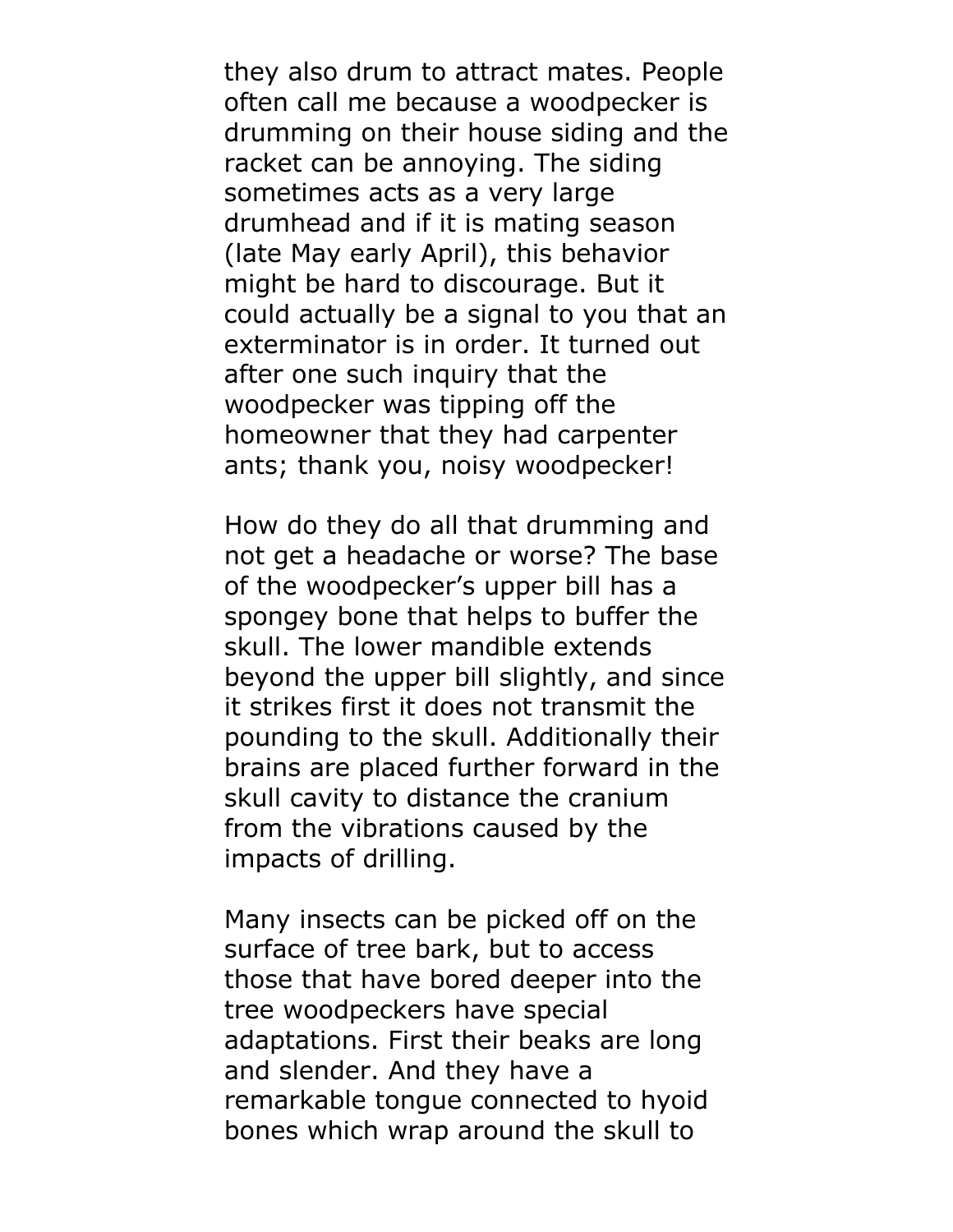the forehead. The hyoid slides in a sheath controlled by muscles, allowing the tongue to be extended beyond the tip of the bill in a distance equal to the beak's length. The tip of the tongue is slightly barbed, and split to capture prey, and can be wrapped around invertebrates for extracting them from the interior of holes. The male's tongue is a bit wider and longer than the female's. Hummingbirds have a similar anatomy.



*A male red-bellied woodpecker clings to the side of tree, note its red cap extends to its bill. With good optics you might see the pale body as is barely visible in this photo. Photo: Kelly Colgan Azar, Flickr.*

Red-bellied woodpeckers are omnivores. In addition to insects, arthropods, lizards, other birds' nestlings, and minnows, they are especially fond of acorns, pine cones, and fruits such as grapes and hackberries. In southern climes or if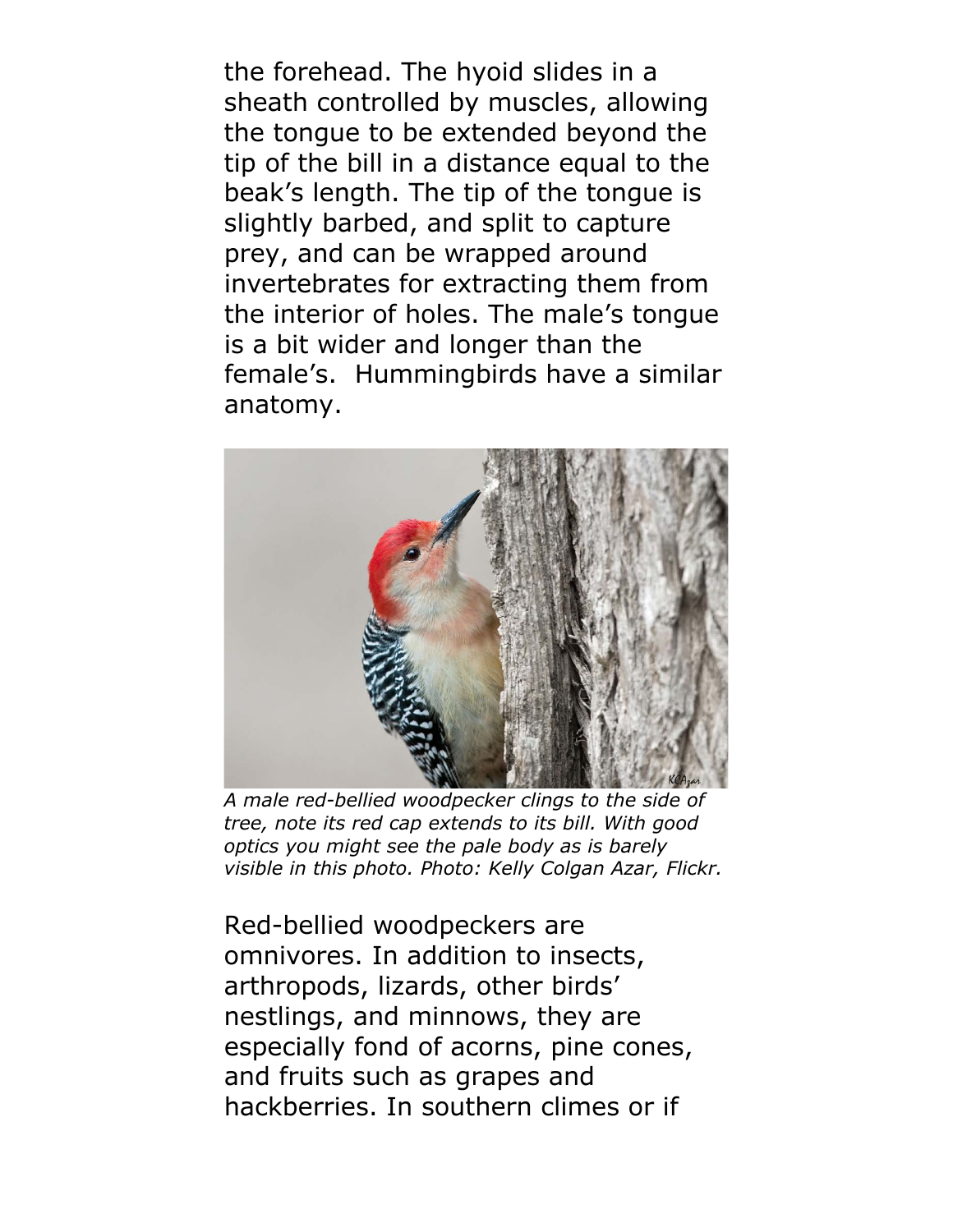provided at feeders they will eat oranges and mangoes, too.

Their feet aid them in grasping the bark of tree trunks. Most perching birds have three forward-facing toes, but woodpeckers have zygodactyl feet – two forward and two back, making them more adaptable to walking on a vertical surface.



*A male red-bellied woodpecker feeds on suet in the snow. Note the zygodactyl feet, two forward facing toes and two back. Photo: Deb Nystrom, Flickr.*

At first blush and without a good pair of optics and proper lighting one might ask, "Red *belly,* huh?" The woodpecker's abdomen is light gray with only a light wash of red sparsely dispersed and it does have a red cap and nape. The male's cap extends to the top of the bill but the female's is truncated. The back of the bird and wings are strongly barred in white and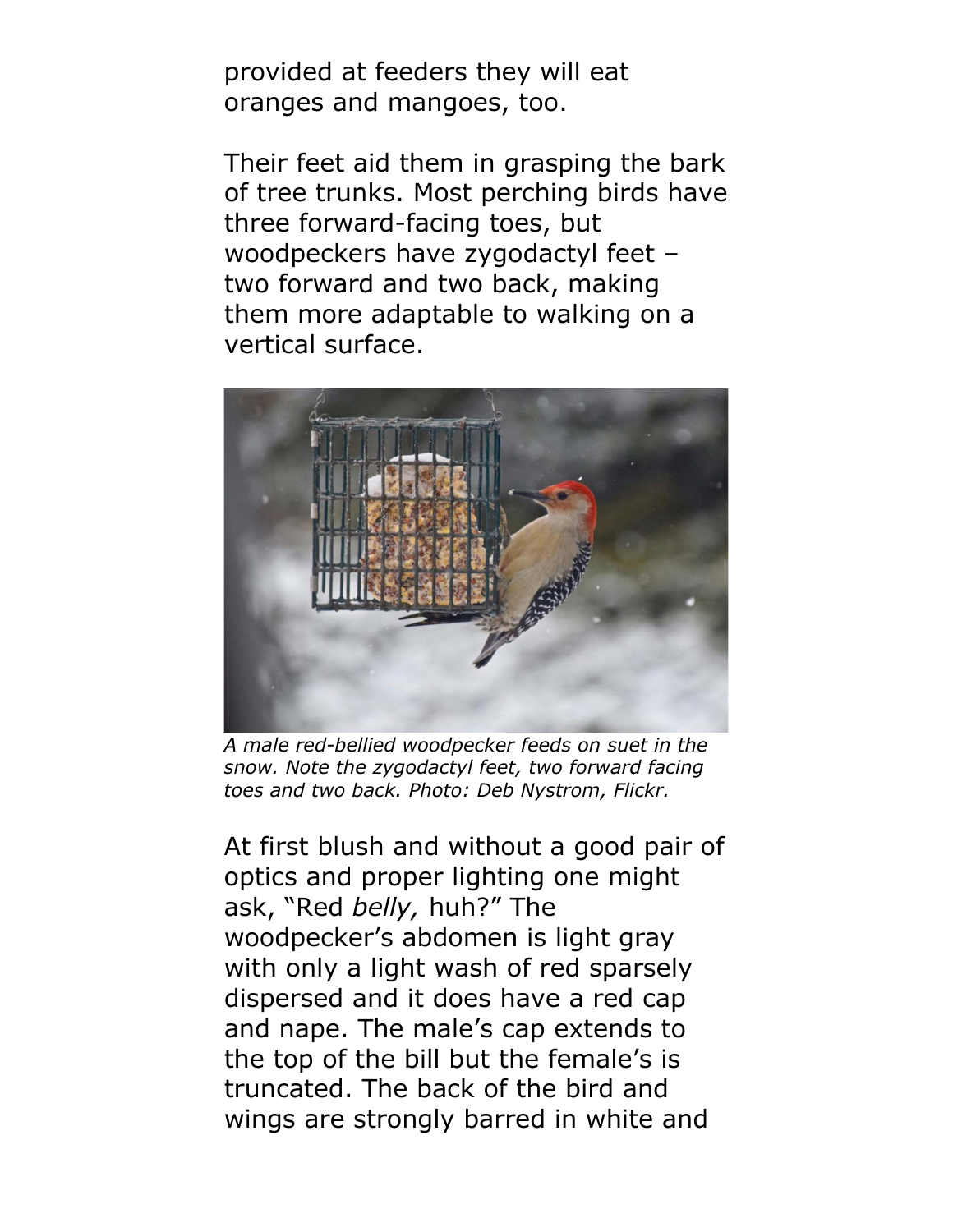black stripes. The other six woodpeckers in New Jersey do not have this distinctive barring. The downy is more splotched and smaller. The other species are pileated, hairy, yellowbellied sapsucker, downy, and northern flicker. Of these the most likely to visit your feeder if you put out suet is the downy.



*A male red-bellied woodpecker feeds on fox grapes, note its red cap extends to its bill. With good optics you might see the pale body as is visible in this photo. Photo: Indiana Ivy Nature Photography, Flickr.* 

To avoid misidentification of our subject species as red-headed, know that the red-headed woodpecker has a fully red head covering, from the forehead to the nape, and chin to throat, including the ear coverts/cheeks. The red-bellied male has red on its forehead and nape, while the female's red is restricted to the nape and their ear coverts are white. So red-bellies are only crowned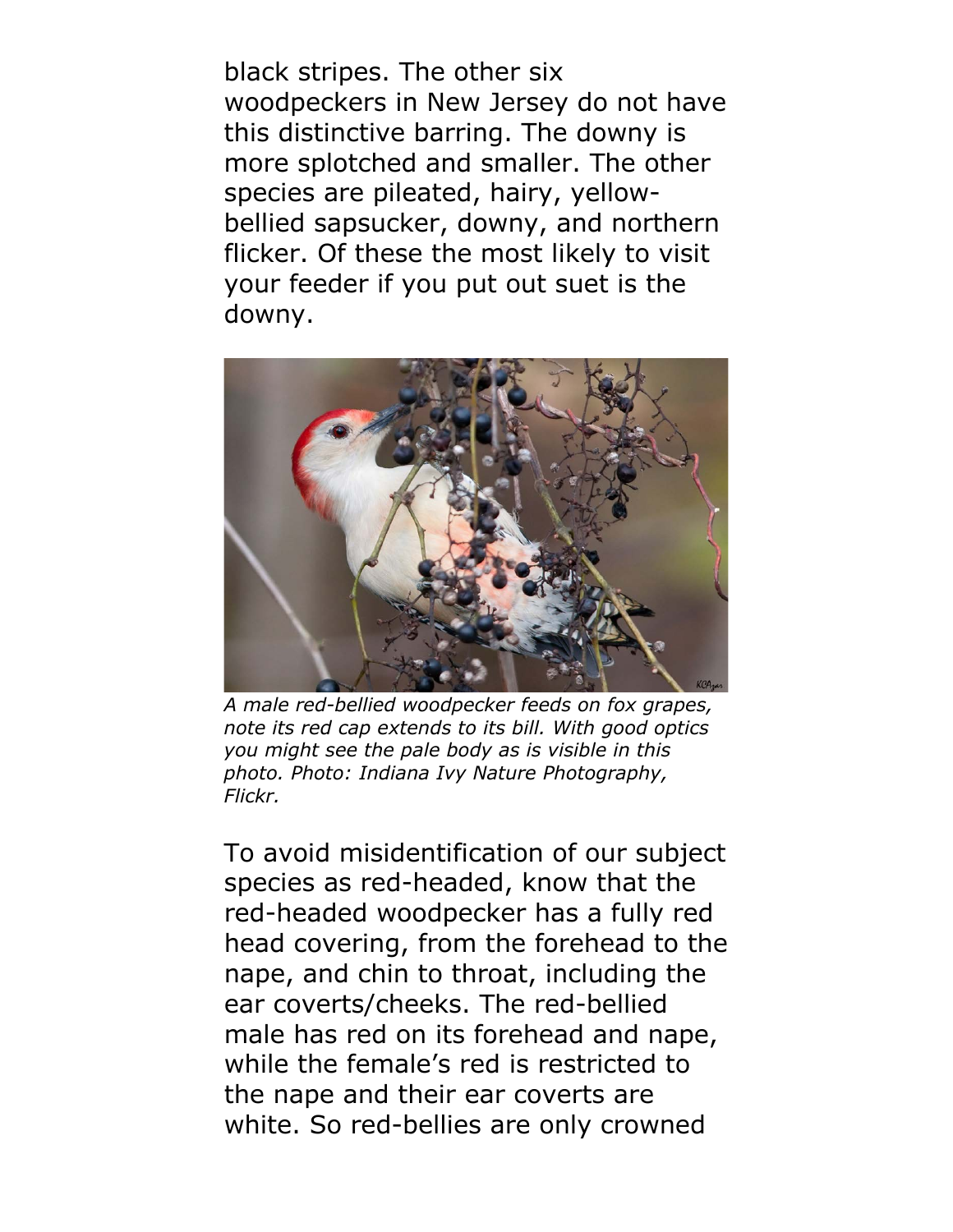in red. The red-headed is larger and in flight it has very distinctive white patches strongly contrasted against black wings.

Red-headed woodpeckers are endangered in New Jersey and a rare find unless you live near an enclave. Conversely red-bellied woodpeckers are very common and the extension of their range northward has made them even more so. Currently they are rarely seen north of southern New England (southern Massachusetts), but they are common to the mid-western United states, extending to the Gulf of Mexico. Throughout their range they are yearround residents. They are rarely seen outside of the United States.

Woodpeckers have a very diagnostic flight pattern. They flap and then glide with wings closed, giving undulations to their flight with a missile-type appearance between flaps. The appearance resembles a waving roller coaster.

As mentioned earlier they are cavity nesters, so dead trees or hollows in trees are important. Insect-ridden trunks that have been partially excavated are sometimes utilized. Digging out a nesting site is part of the mating ritual; sites may be used multiple years but more typically just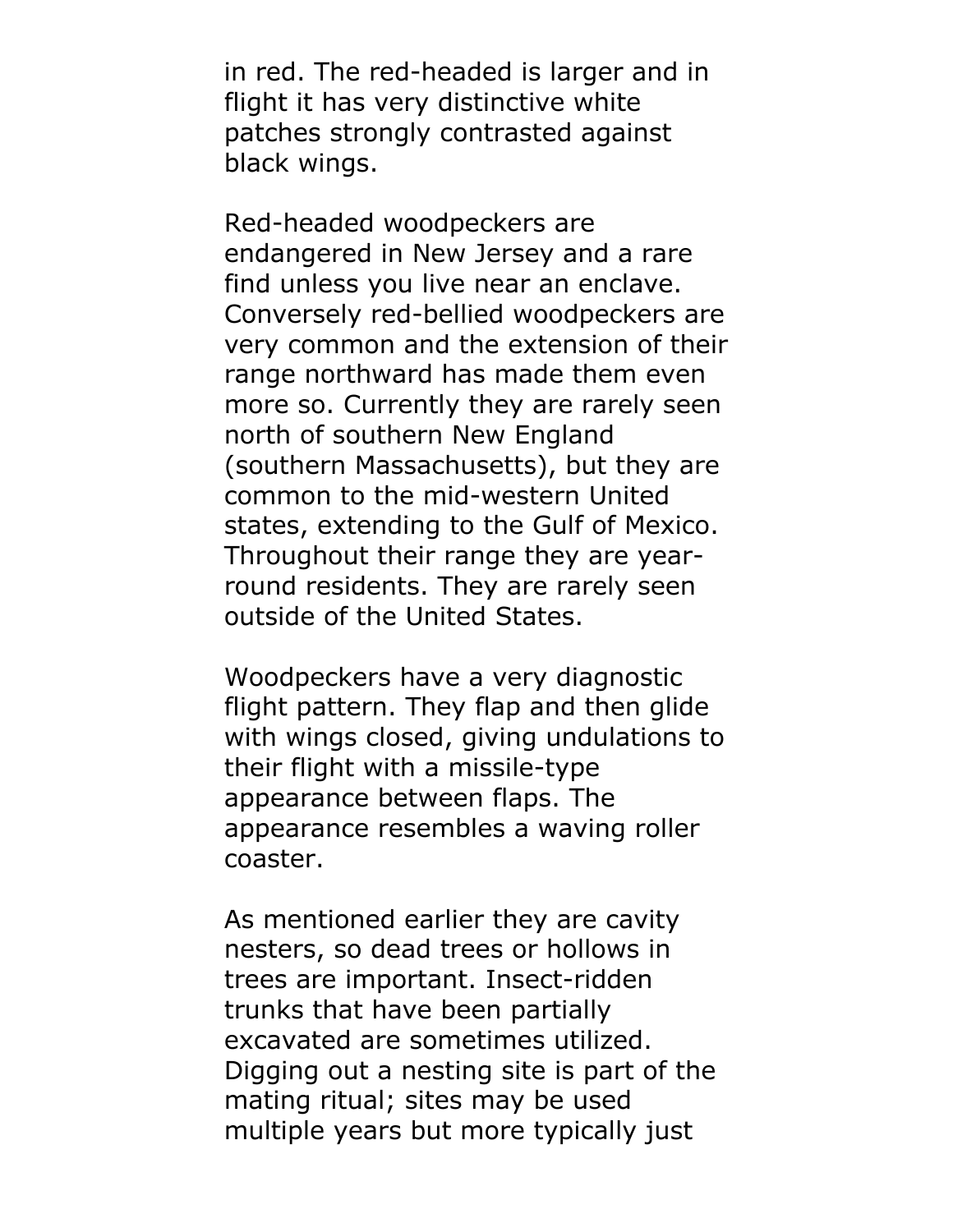once. The male selects a likely nesting location and begins tapping or drumming. If a female joins him excavation commences. The ritual is complete when the female enters the cavity and communicates acceptance by tapping an invitation of sorts.

Nesting cavities are normally eight inches to a foot deep, and eggs are laid on a bed of wood chips. The clutch is 2- 6 eggs and they can have up to three broods in a season, during which the male and female are monogamous. The parents share in nesting responsibilities. They incubate for twelve days and nestlings fledge in about a month's time. Southern birds would be more likely to have multiple broods because the weather would be most favorable to a longer nesting season.

This evokes a climate change comment. The bird's range is extending northward as our earth warms. They can adapt to a wide variety of forest types and food resources. Warmer weather makes the species more prevalent, but possibly more abundant in its common range as well, so brood numbers may increase, weather permitting.

I'm more interested in providing habitat for birds than feeding stations. But if you feed birds, especially with suet,